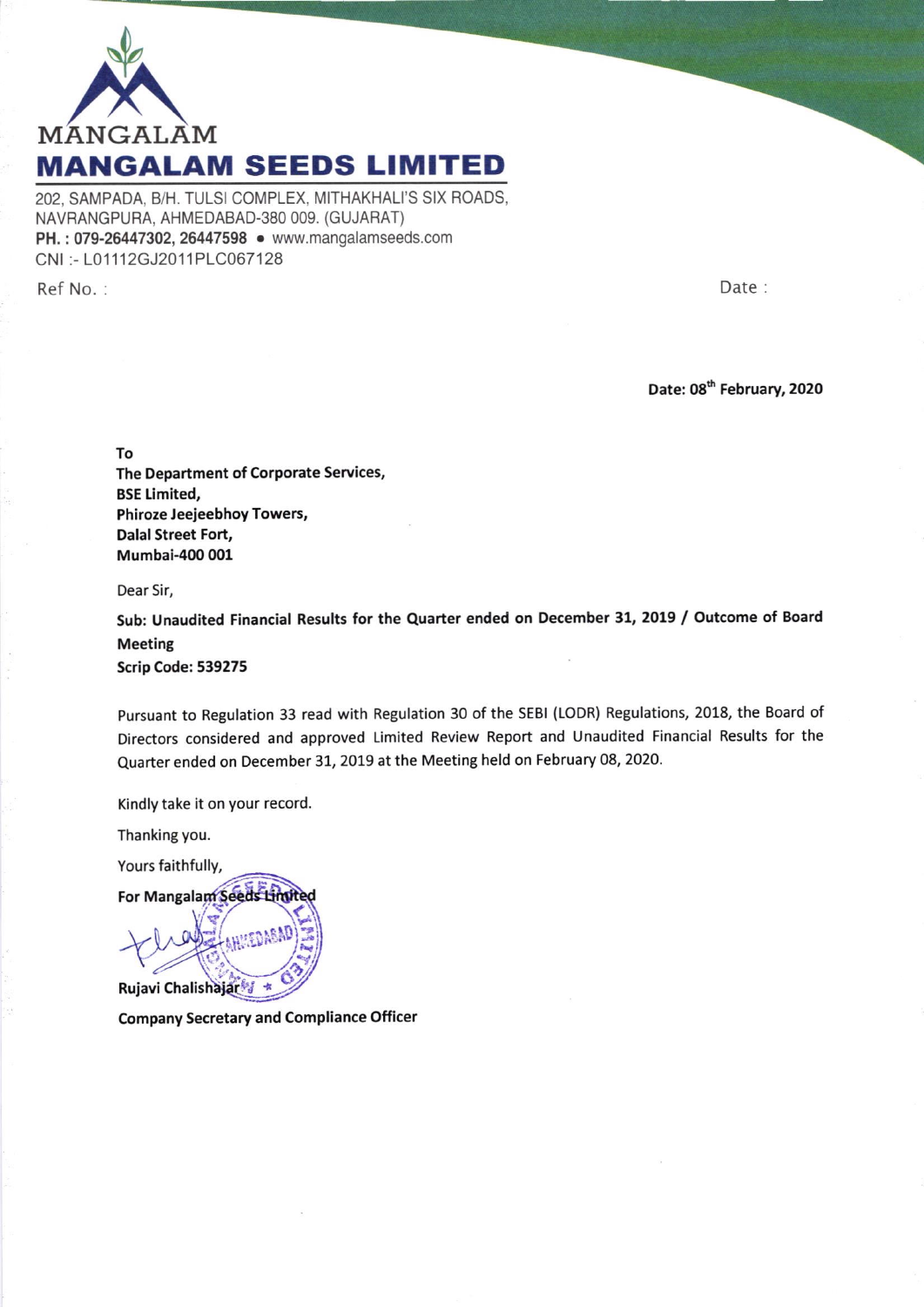

## Piyush J. Shah & Co.

Chartered Accountants

c

o <sup>F</sup> s

Piyush J. Shah B.Com, FCA, D.I.S.A.(ICA)

lndependent Auditor's Limited Review Report on the quarterly Unaudited Standalone Financial Results of the company Pursuant to the Regulation 33 of the SEBI (tisting Obligations and Disclosure Requirements) Regulations, 2015, as amended

To,

The Board of Directors, Mangalam Seeds Limited 202, Sampada Building, B/h Tulsi Complex, Mithakhali Six Road, Navarangpura, Ahmedabad - 380 009

Dear Sirs,

## Re: Limited Review Report of the Unaudited Standalone Financial Results for the quarter ended 31't December, 2019

we have reviewed the accompanying statement of unaudited standalone financial results of Mangalam Seeds Limited ("the Company") for the quarter ended on December 31, 2019 ("the statement") attached herewith being submitted by the company pursuant to the requirement of regulation 33 of sEBl (Listing obligations and Disclosure Requirements) Regulations, 2015 ("the regulation") as amended read with Circular No.  $CIR/CFD/CMD1/44/2019$  dated  $29<sup>th</sup>$  March, 2019 ("the circular").

This statement is the responsibility of the Company's Management and has been approved by the Board of Directors has been prepared in accordance with the recognition and measurement principles laid down in the lndian Accounting Standard 34 "lnterim Financial Reporting" ("lND AS 34"), prescribed under Section 133 of the Companies Act, 2013 read with relevant rules issued there under and other accounting principles generally accepted in lndia. Our responsibility is to issue a report on these standalone financial statements based on our review.

We conducted our review of the Statement in accordance with the Standard on Review Engagements (SRE) 2410 "Review of lnterim Financial lnformation Performed by the lndependent Auditor of the Entity", issued by the lnstitute of Chartered Accountants of lndia. This standard requires that we plan and perform the review to obtain moderate assurance as to whether the financial statements are free of material misstatement. A review is limited primarily to inquiries of company personnel and analytical procedure applied to financial data and thus provides less assurance than an audit. We have performed an audit and accordingly, we do not express an audit opinion.

Office : 404-504, Shikhar Building, Nr. Vadilal House, Netaji Marg, Mithakhali Cross Road, Navrangpura, edabad-Ph.: (O) +91-079-40801121, 40801155, 66550333, 66550334, 9825027376 Email : pjshahca@rediffmail.com - piyush@pjshahca.com Website : www.pjshahca.com TERED ACCOUNT